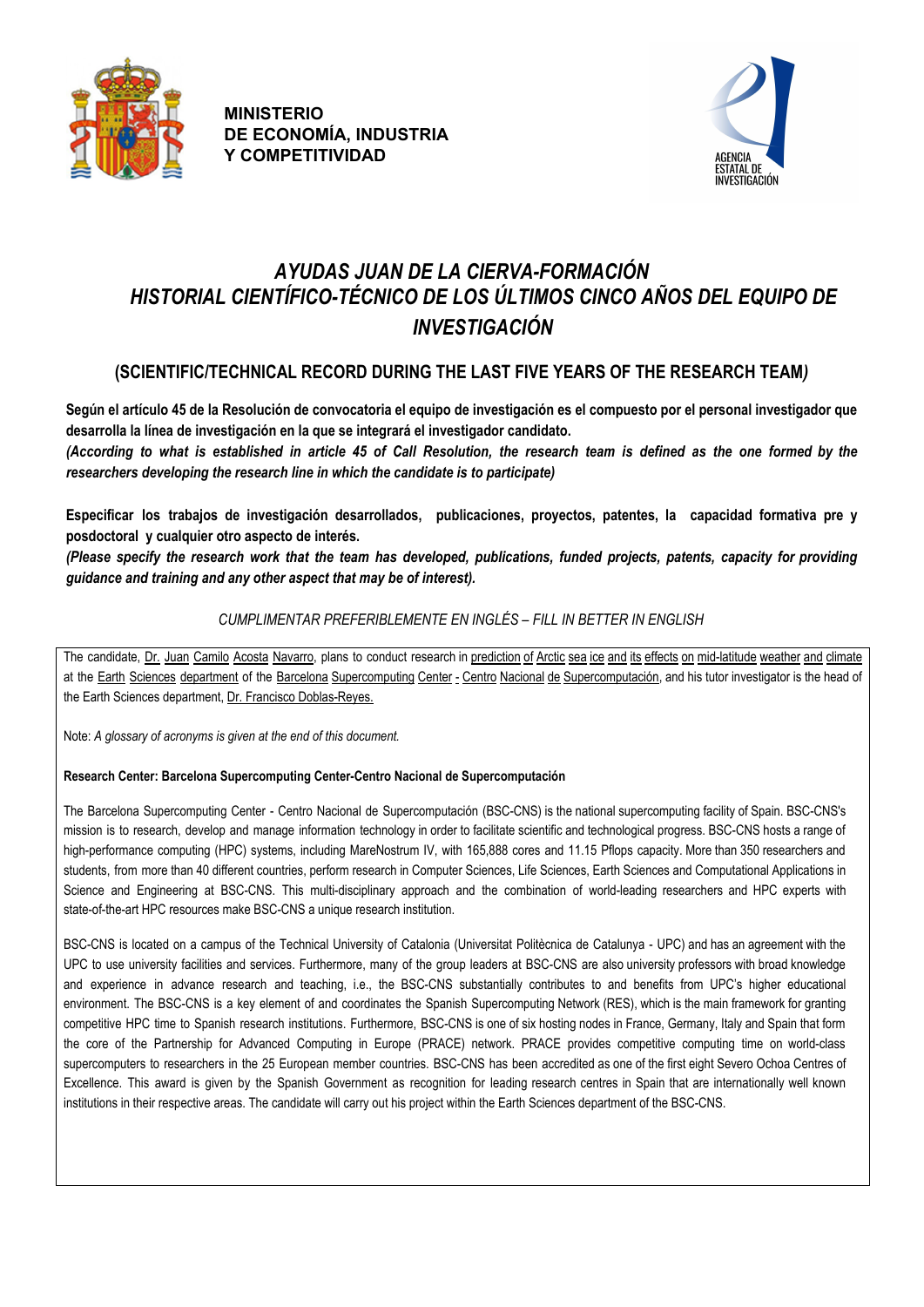



#### **Earth Sciences Department**

The Earth Sciences department of the BSC-CNS (BSC-ES) conducts multi-faceted research in Earth system modelling. Established in 2006, the initial core activity was focused on atmospheric composition modelling. The designation of Prof Francisco J. Doblas-Reyes as Director of the BSC-ES in 2014 initiated the merging of the BSC-ES with the Climate Forecasting Unit of the Institut Català de Ciències del Clima (IC3-CFU), which he was leading at the time and that had become in a short time a main European actor in the development of climate predictions and climate services. The newly merged department is structured around four groups with more than 65 employees, including technical and support staff. It is a highly productive scientific entity that has published more than 150 research articles in peer-reviewed journals over the last 5 years, including 5 in prestigious high-impact journals. (For a complete list of the publications of the department see https://earth.bsc.es/wiki/doku.php?id=publications:publications) and with a very dense international collaborative network counting at least 50 institutes worldwide. BSC-ES focuses research on atmospheric emissions, air quality, mineral dust transport, computational efficiency of air quality and climate codes, data storage, analysis and dissemination, and global and regional climate modelling and prediction. The BSC-ES works on the development of and conducts research with a multi-scale set of comprehensive single-component and coupled regional and global models.

The BSC-ES is composed of four distinct but highly integrated groups: 1) Earth System Services group, 2) Climate Prediction group, 3) Atmospheric Composition group, and 4) Computational Earth Sciences group. The candidate will carry out his project in close collaboration with two of the four groups of the BSC-ES: the computational earth science group and the climate prediction group. Dr. Acosta Navarro is currently part of the latter group.

The **Computational Earth Sciences** group is a multidisciplinary team with different profiles that interacts closely with all the other groups of the Department. The group provides expertise and guidance to the other scientists in the technical issues and develops a framework for the most efficient use of HPC applied to ESMs. In order to improve the use of the variety of computing resources available at the BSC and in other HPC institutions, a solid software development, profiling and optimisation team has been created for ESM codes towards exascale computing. This team aims to provide feedback on model efficiency to modellers around Europe. Last but not least, the development of a framework to disseminate the outputs generated by the BSC-ES among the research and service community is pursued. This team takes advantage of the unique environment the BSC offers, where research in HPC applied to interdisciplinary areas such as Earth Science is already a priority that will be extended in the next years.

One of the Computational Earth Sciences research lines is dedicated exclusively to HPC applied to ESMs. The group also provides HPC expertise such as performance analysis to identify bottlenecks and apply optimizations. For this process, state-of-the-art programming models and profiling tools are used to prepare ESMs to run on next generation exascale HPC systems. Also improving the efficiency of existing computational models and post processing tools interacting with developers and earth system scientists. The activities also include the theoretical and mathematical study of the computational fluid dynamic (CFD) models used by the department scientists and others European partners, in order to improve the performance of the models taking into account both the computational (architecture of the machine, paradigm of parallelism, type of interconnection, etc.) and the scientific (type of equations, discretization method, type of numerical solver, etc.) point of view. These interdisciplinary studies are increasingly in demand in order to improve the development of models created by scientists and understand the mathematical needs of the operations done with these codes.

The **Climate Prediction group** undertakes advanced research to forecast climate variations from one month to several years into the future (also known as seasonal-to-decadal predictions) and from regional to global scales. This relies on expanding our understanding of the climate processes through a deep analysis of the strengths and weaknesses of state-of-the-art climate forecast systems in comparison with the most up-to-date observational datasets, and on exploiting these detailed analyses to refine the representation of climate processes in our climate forecast systems and their initialization. Emphasis is made on forecasting changes in high-impact climate events such as the persistent winds, floods, droughts and temperature extremes.

Many of the activities in modelling and prediction are based on research, development and predictions with the EC-Earth climate forecast system. EC-Earth is a state-of-the art coupled climate model that is being developed and used for climate predictions and projections by a European consortium of more than 20 operational and research institutions, including the BSC-ES. The main components of EC-Earth are two computational models, IFS as atmospheric model and NEMO as ocean model. Besides contributing to the fifth phase of the Coupled Model Intercomparison Project (CMIP5), which is one of the key datasets used to produce the UN Intergovernmental Panel on Climate Change (IPCC) Fifth Assessment Report (AR5), global climate research activities of this group enabled production of historical global climate reconstructions and initial conditions for the EC-Earth community. Such data is critical for analysis of climate dynamics and initialization of seasonal-to-decadal climate predictions. This group is already active in the planning of the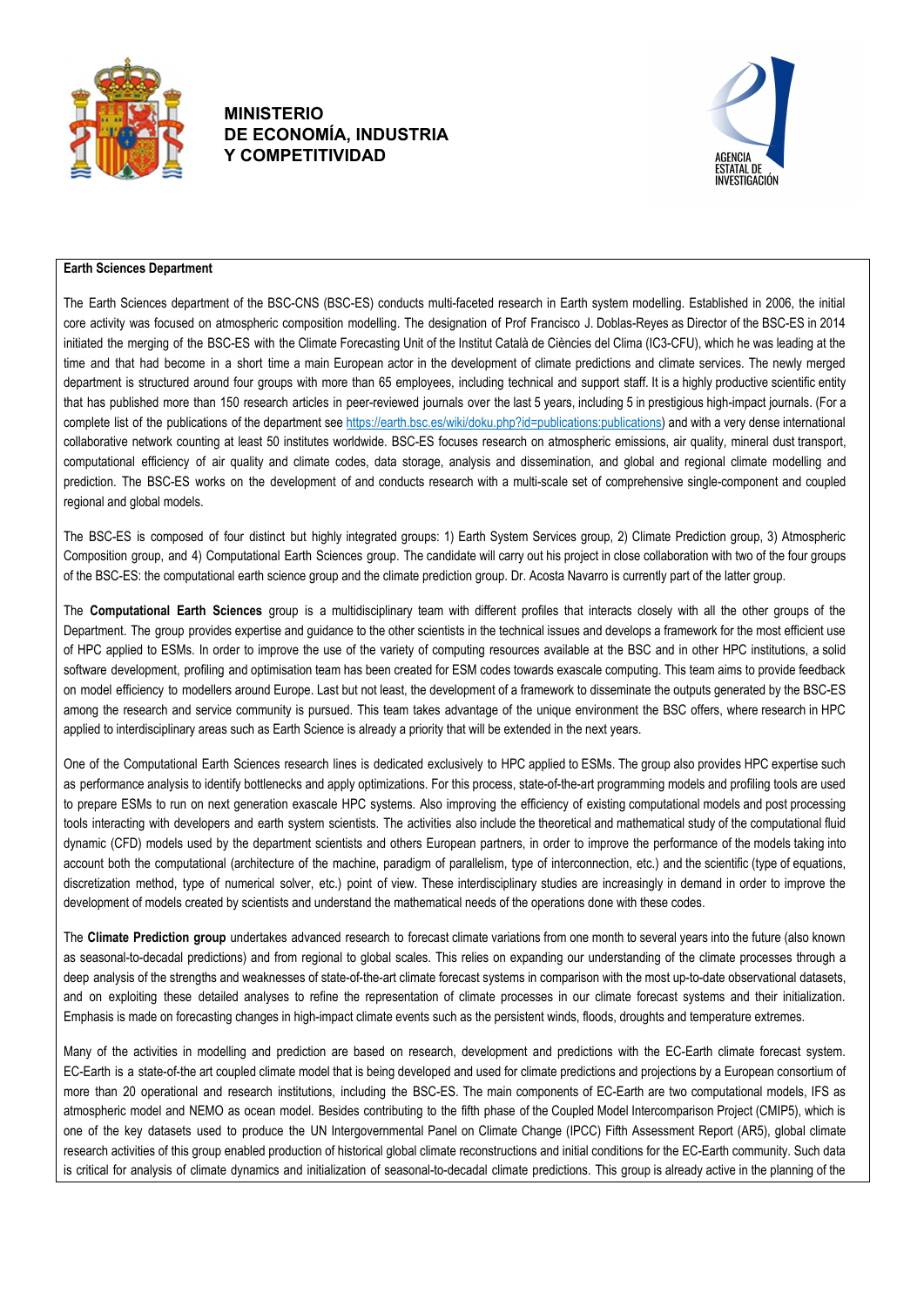



next phase of Coupled Climate Model Intercomparison project, CMIP6, and is preparing to make core contributions including the ground-breaking high-resolution global climate simulations with EC-Earth (with horizontal spacing of 0.25° in the ocean and 25 km in the atmosphere).

During last 5 years (2013-2017), BSC-ES was granted 9 EU H2020 projects, 5 EU FP7 projects, 5 EU Copernicus projects, 10 projects funded by the Ministerio de Economía y Competitividad (MINECO), 2 projects funded by the European Space Agency, 1 project funded by the French Ministry of Sciences and 1 project from ERA-NET. During that same period, BSC-ES also participated in 21 RES and 4 PRACE projects. BSC-CNS has been awarded with the *Severo Ochoa*'s Centre of Excellence project of the Spanish government since its first call (2011). Short descriptions of the most recent and most relevant projects are given towards the end of this document. The BSC-ES international activity includes the coordination of the two World Meteorological Organisation (WMO) regional centres specialised in sand and dust warning and forecasting, as well as the participation in climate services initiatives like the Climate Services Partnership (CSP). Members of the BSC-ES participate in committees of the World Climate Research Programme (WCRP), such as the CLIVAR Scientific Steering Group or the Working Group on Seasonal to Interannual Prediction (WGSIP).

The other two groups that the applicant will interact with, but not directly work with, are the earth system services group and the atmospheric composition group. The former aims to bridge the gap between climate information and end users via tailored services to stakeholders in key sectors of society: wind energy, solar energy, urban development, insurance and infrastructure, transport, health, agriculture and water management, big data and HPC. The atmospheric composition group aims at further our understanding of the chemical composition of the atmosphere and its effects upon air quality, weather and climate, while improving predictions from local to global scales. This is addressed through the development and use of the NMMB/BSC Chemical Transport Model (NMMB/BSC-CTM), an online multi-scale non-hydrostatic chemical weather prediction system that can be run either globally or regionally. This group also develops and operates the CALIOPE system ("CALIdad del aire Operacional Para España"), which provides high-resolution short-term air quality forecasts for Europe, with a special focus over Spain and its main urban areas, using the in-house HERMES emission model.

Finally, the BSC-ES hosts a new AXA Chair on Sand and Dust Storms. This chair is an ambitious, comprehensive and long-term programme that combines fundamental research, operational forecasting and impact research, with the much-needed development of user-oriented products, services and capabilities, all under one roof. This unprecedented programme will improve our understanding of sand storms and their variability; quantify dust effects upon weather, climate, atmospheric chemistry and ocean biogeochemistry; develop and distribute skilful sand storm short and medium-range forecasts and long-range dust predictions and projections; assess sand storm impacts upon key sectors of society and economy; and promote capacity building, technology transfer, dissemination and public engagement.

#### **Scientific expertise and capacity for training of the supervisor – Dr Francisco Doblas-Reyes**

The tutor investigator of the candidate is the ICREA Research Prof Francisco J. Doblas-Reyes who is also the director of the BSC-ES. Prof Doblas-Reyes is an expert in the development of seasonal-to-decadal climate prediction systems and has more than 20 years of experience in weather and climate modelling, climate prediction, as well as in the development of climate services. Over those years, he has worked at the Instituto Nacional de Técnicas Aerospacioles (INTA, Madrid), Centre National de Recherches Météorologiques (CNRM, France), the European Centre for Medium-Range Weather Forecasts (ECMWF, UK) and the Institut Català de Ciències del Clima, (IC3, Barcelona). At ECMWF, he worked on seasonal climate forecasting in two ground-breaking European projects, the Development of a European Multimodel Ensemble system for seasonal to inTERannual prediction (DEMETER) and the Ensembles-Based Predictions of Climate Changes and Their Impacts (ENSEMBLES). Both led to the development of operational systems in climate prediction. For his work in seasonal forecasting at ECMWF, Prof Doblas-Reyes was awarded the Norbert Gerbier-MUMM International Award from the UN World Meteorological Organization (WMO) in 2006.

Prof Doblas-Reyes has led the Climate Forecasting Unit at the Institut Català de Ciencies del Clima (IC3) from 2010 to 2015. This research group of around 20 members became, in a short time, a main European actor in the development of climate predictions and climate services and had an outstanding track record in terms of publications and competitive funding and computing time. Prof Doblas-Reyes became the head of BSC-ES in 2015 and is currently working to implement the department plan for the development of weather, air quality and climate modelling and data analysis capabilities, using the latest developments of HPC and Big Data research to make them available to both the Earth sciences research community and a range of public and private stakeholders. Prof Doblas-Reyes serves on scientific panels of the World Climate Research Programme (WCRP) and the World Weather Research Programme (WWRP) under the UN World Meteorological Organization (WMO), is a member of the European Network for Earth System modelling HPC Task Force and has either led or participated in a number of national and European FP4, FP5, FP6, FP7 and H2020 projects. Currently,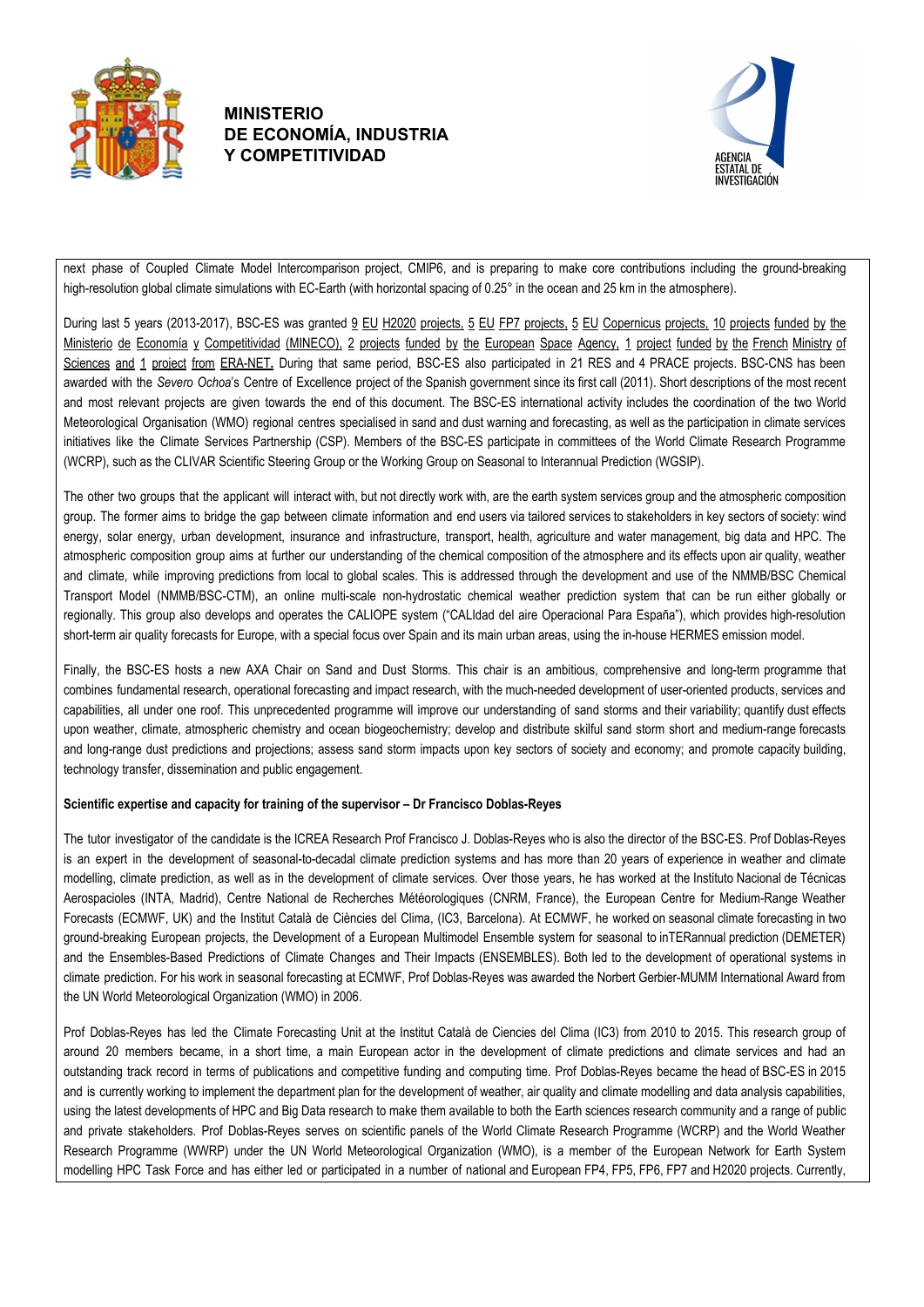



Prof Doblas-Reyes is the coordinator of a key FP7 European project (SPECS) and of a service contract with the Copernicus Climate Change Service (C3S, QA4Seas), as well as the principal investigator of a H2020 project (PRIMAVERA) and co-investigator in several others (C3S, FP7 and H2020 combined). He has also earned an outstanding amount of computing time for through PRACE, RES and ECMWF competitive calls.

Prof Doblas-Reyes was a lead author of the chapter 11, "Near-term Climate Change: Projections and Predictability", in the UN IPCC AR5 Working Group I  $=$  The Physical Sciences Basis report. The IPCC is a United Nations scientific intergovernmental body that was established in 1988 by the World Meteorological Organization and the United Nations Environment Programme. The IPCC is composed of the most prominent world experts in climate studies; its reports are authoritative and provide policy guidelines for governments to address climate change. He is also involved in the design of the sixth phase of the Coupled Model Intercomparison Project (CMIP6), which will lay the modelling ground for the next IPCC assessment report.

Overall, Prof Doblas-Reyes has authored and co-authored more than 130 peer-reviewed papers on climate modelling, prediction and services, and currently has a total of 9065 citations, with an h-index of 46 and an i10-index of 94 (accordingly to Google Scholar). Combined, Prof Doblas-Reyes and the other members of BSC-ES have published more than 150 peer-reviewed articles over the last 5 years, many of which in high-impact journals such as Science, Nature Climate Change, Nature Communications and the Bulletin of the American Meteorological Society. A non-exhaustive selection of the recent publications by Prof Doblas-Reyes is offered towards the end of this document.

Prof Doblas-Reyes in particular, and BSC-ES in general, have been able to provide researchers with exceptional training support and conditions for their scientific growth, steering improvements in their scientific and management skills alike. The training capability of researchers is very extensive, and has been demonstrated through the successful experience in training numerous pre- and postdoctoral scientists. The BSC-ES has participated in 4 Initial Training Networks (ITN) from FP7 program and one from Horizon2020 program, and is continuously involved in the organization of numerous summer schools (e.g. European Network for Earth System modelling schools), workshops and other training events (e.g. PRACE Advanced Training Centre, PATC, courses) related to the use of HPC resources in air quality and climate modelling. Former postdocs and Ph.D. students hosted at the BSC-ES hold positions in several well-known scientific institutions and energy companies around the globe, such as the School of Geography and Environment at the University of Oxford in UK (Dr Karsten Haustein) and EnBW Energie Baden-Württemberg AG in Germany (Dr Matthias Piot). A complete list of Ph.D. thesis with research conducted at BSC-ES and under Prof Doblas-Reyes supervision is given at the end of this document.

#### **Specific objectives of the candidate – Dr. Juan Camilo Acosta Navarro**

Dr. Acosta Navarro's expertise is on atmospheric dynamics, cloud and aerosol microphysics and remote climatic changes induced by regional radiative forcing with a particular emphasis on Arctic climate and its atmospheric and oceanic linkages with mid-latitude climate. Dr Acosta Navarro's research is well embodied in the ES-BSC as can be seen by comparing his expertise and the main activities carried out at ES-BSC. His main goal is to help improve the understanding of the physical mechanisms connecting the Arctic region and mid-latitudes, which could have a positive socio-economic impact on billions of people. A research area of high priority according to the WMO.

Despite his short career as a scientist (he received his PhD in 2017), Dr. Acosta Navarro has published nine scientific peer reviewed articles in first quartile journals, being first author in three of them. His h-index is 5, and has been cited 124 times (according to google scholar). He has also been involved in large projects as scientific collaborator: CRAICC (Norden, NordForsk), PEGASOS (EU FP7 Large Scale Integrating Project) and APPLICATE (H2020). Additionally, he has been co-supervisor of two MSc theses at department of meteorology in Stockholm University.

#### **Selection of the 10 most relevant projects from the climate prediction group**

Here, we highlight the projects where the climate prediction group plays a key role and whose outcome will benefit the applicant:

1. **APPLICATE** (Advanced Prediction in Polar regions and beyond: Modelling, observing system design and LInkages associated with a Changing Arctic climaTE) is an EU H2020 project (start date: 11/2016; lasting 34 months; funding: 8.715.066€). Its main objective is to improve the understanding of processes involved in polar climate variability and teleconnections with the mid-latitudes. This goal will be achieved through novel model developments, a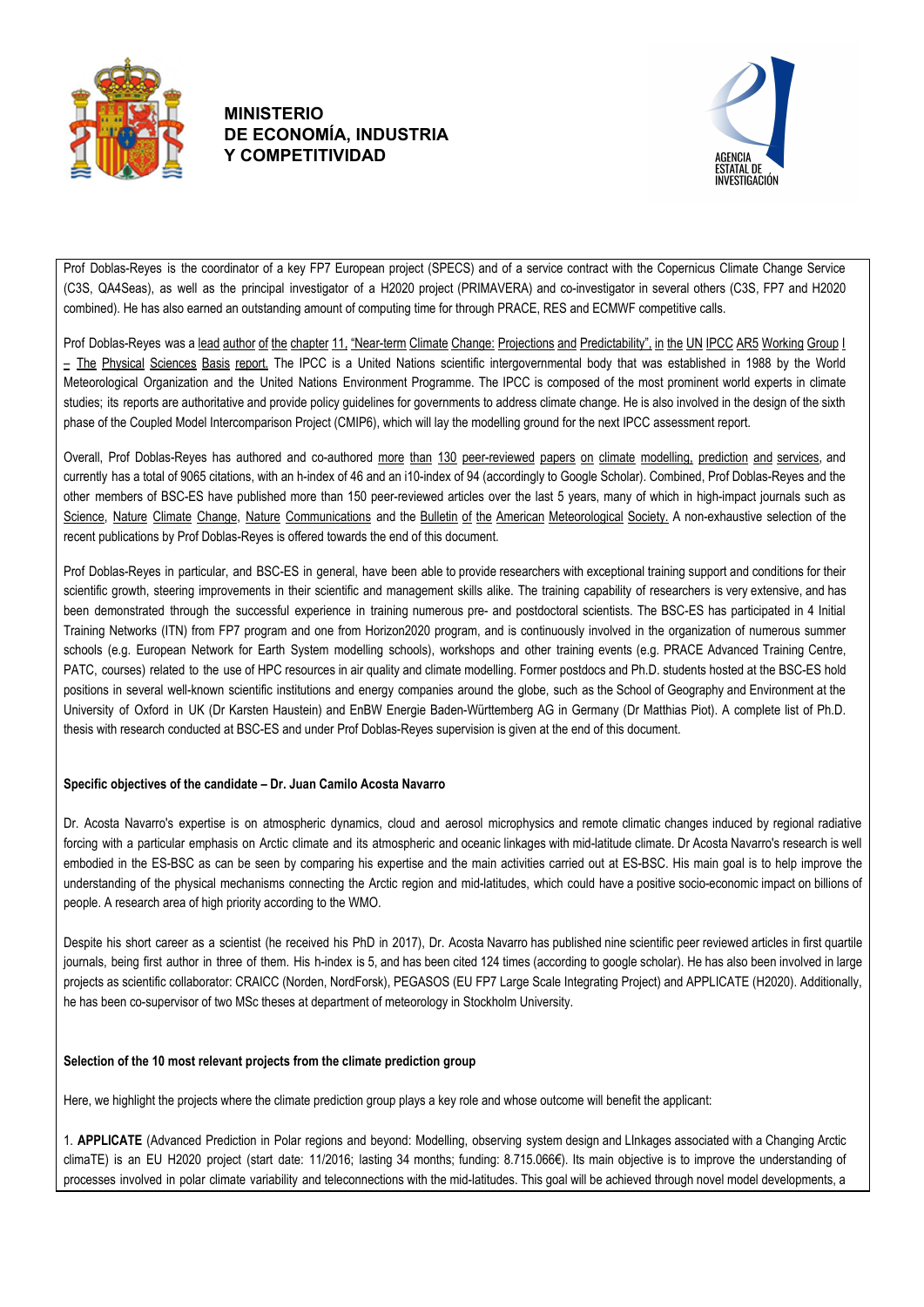



wide variety of ambitious sensitivity experiments, the exploitation of new polar observations and improved understanding of polar climate and linkages predictability. This project gathers experts from 16 research centers across Europe.

2**. SPECS** (Seasonal-to-decadal climate Prediction for the improvement of European Climate Services) is an EU FP7 project (start date: 11/2012; lasting 39 months; funding: 11.766.236€) supported by 19 European institutions and a Brazilian institution and is coordinated by BSC-ES. The main scientific objective of SPECS is to deliver a new generation of European climate forecast systems and efficient regionalisation tools. These will produce local climate information over land at seasonal-to-decadal time scales with improved forecast quality including a critical prediction of extreme climate events. It aims, among other things, to coalesce many different research efforts with climate services (both public and private).

3. **PRIMAVERA** (Process-based climate siMulation: AdVances in high resolution modelling and European climate Risk Assessment) is an EU H2020 project (start date: 11/2015; lasting 36 months; funding: 14.967.969€). The goal of PRIMAVERA is to deliver novel, advanced and well-evaluated high-resolution global climate models capable of simulating and predicting regional climate with unprecedented fidelity, out to 2050. Sector-specific end-users in policy and business are engaged individually, with iterative feedback, to ensure that new climate information is tailored, actionable and strengthen societal risk management decisions. This project gathers experts from 19 research centers across Europe.

4. **PREFACE** (enhancing PREdiction oF tropical Atlantic ClimatE and its impacts) is an EU FP7 project (start date: 11/2013; lasting 11 months; funding: 12.170.344€). It involves 28 institutional partners across 18 countries in Europe and Africa. This project aims to reduce uncertainties in our knowledge of the dynamics of Tropical Atlantic climate, particularly of climate-related ocean processes and circulation, coupled ocean-atmosphere-land interactions, and internal and externally forced climate variability. Also, it plans to improve the simulation and prediction of Tropical Atlantic climate on seasonal and longer time scales, and contribute to better quantification of climate change impacts in the region.

5. **EUCLEIA** (EUropean CLimate and weather Events: Interpretation and Attribution) is an EU FP7 project (start date: 09/2015; lasting 4 months; funding: 2.990.915€). It aims to provide well verified assessments of the extent to which weather- related risks have changed due to human influences on climate, as well as to identify those types of weather events where the science is still too uncertain to make a robust assessment of attributable risk. It gathers experts from 11 academic, research and operational institutions across Europe to develop a system that will deliver reliable and user-relevant attribution assessment on a range of time scales from immediate aftermath of extreme events to seasonal and annual basis.

6. **EUCP** (European Climate Prediction system) is an EU H2020 project (start date: 12/2017; lasting 48 months; funding 12.999.515€ ) whose main goal is to develop an innovative European regional ensemble climate prediction system based on a new generation of improved and typically higher-resolution climate models, covering timescales from seasons to decades initialised with observations, and designed to support practical and strategic climate adaptation and mitigation decision-taking on local, national and global scales. This project gathers experts from 16 research centers across Europe.

7. **INTAROS** (Integrated Arctic observation system) is an EU H2020 project (start date: 11/2016, lasting 48 months, funding 15.490.141€). Its main objective is to gather new observational data from the Arctic, gather them in widely distributed database with an efficient data portal and assess the added-value of these novel observations in a wide range of applications, including polar climate forecasting. This project gather experts from 48 research centers across Europe.

8. **HIATUS** (XXIst century surface temperature Hiatus: Investigation, Attribution, Thorough Understanding and Sensitivity experiments) is a project funded by the MINECO (start date: 01/2016, lasting 36 months, funded 101.640€). Its objective is to exploit successful climate predictions of the global warming slowdown which occurred in the last decade to investigate the reasons for this global warming slowdown, based on innovative sensitivity experiments and exploiting advanced observations. The main application will be to forecast whether the climate is expected to experience a rebound effect and when.

9. **VOLCADEC** (Volcanic activity in seasonal to decadal climate forecasts) is a project funded by the MINECO (start date: 01/2016, lasting 36 months, funding 168.190€). Its main objective is to assess the impact of volcanic eruptions on the global climate, especially on the large-scale ocean circulation, the occurrence of El Nino events, the phase of the North Atlantic Oscillation and the Arctic sea ice cover and its dependence on the background climate state. The main application of these analyses is to improve the representation of the climate response to volcanoes in climate predictions, but also to improve the representation of the scenario of emissions of volcanic aerosols in a climate forecasting framework.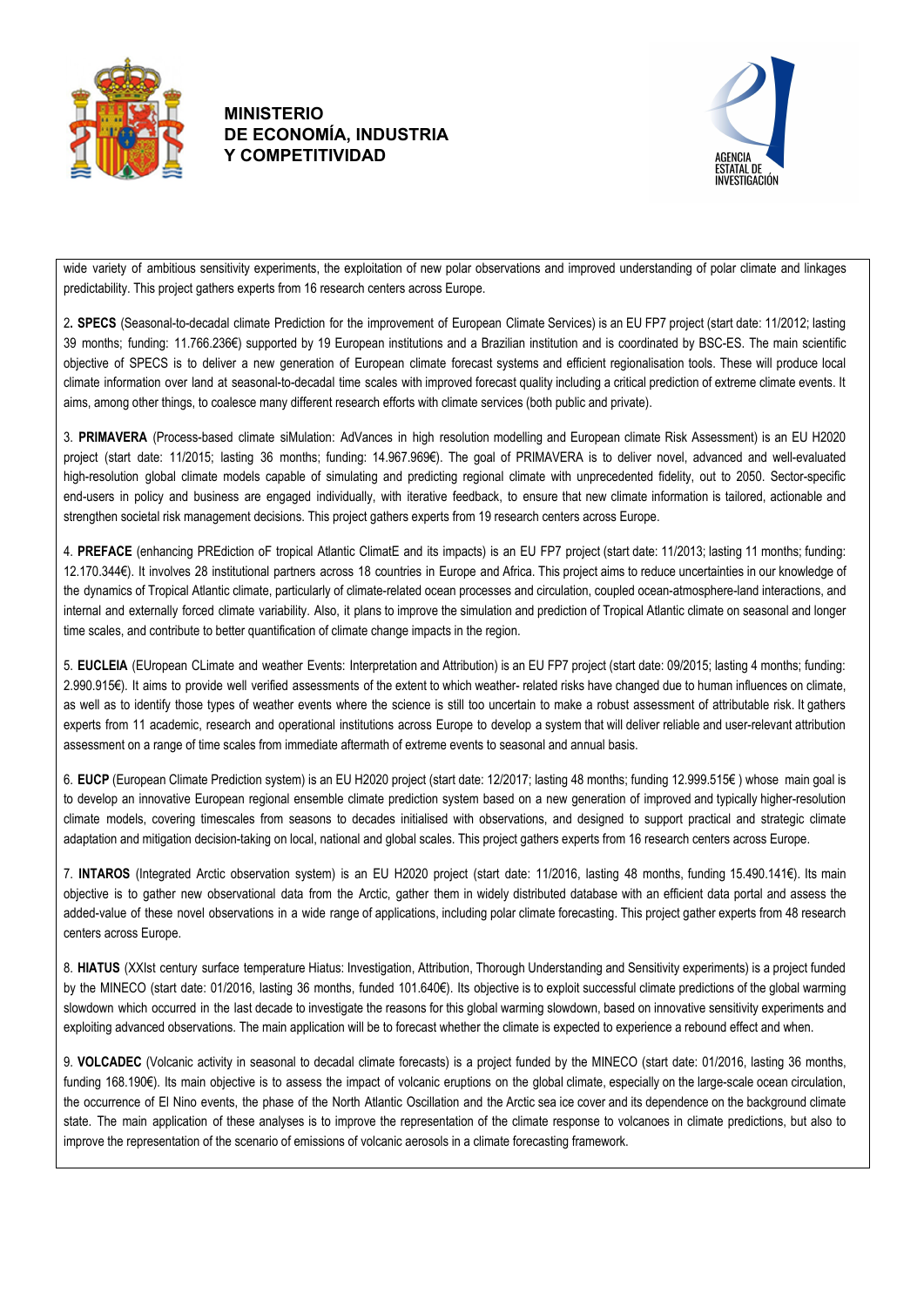



10. **DANAE** is a project funded by the MINECO (start date: 01/2016, lasting 36 months, funded 146.410€). The goal of DANAE is twofold: on the one hand, to gain understanding in the mechanisms responsible for the predictability; and, on the other hand, to gain insight into the sources of prediction skill and point at the key elements/processes that need to be better represented in seasonal forecast systems. The systematic assessment of the atmospheric pathways proposed here may address the elusive unifying view of the canonical ENSO-NAE relationship in mid/late-winter.

#### **Selection of the 10 most relevant publications from Dr Francisco Doblas-Reyes since 2013**

Listed below are some of the main papers published since 2013 by the suggested mentor of the applicant. The list of publications for the Earth Sciences department as a whole can be found here: https://www.bsc.es/research-and-development/publications

Hewitt C., Buontempo C., Newton P., **Doblas-Reyes F.**, Jochumsen K., Quadfasel D. (2017) Climate observations, climate modelling, and climate services. Bulletin of American Meteorological Society, 10.1175/BAMS-D-17-0012.1 (Impact Factor: 7.929). This paper summarizes the main points of a large meeting of experts discussing the challenges and opportunities behind a changing climate.

F Massonnet, O Bellprat, V Guemas, **FJ Doblas-Reyes** (2016). Using climate models to estimate the quality of global observational data sets.- Science (Impact Factor: 37.025): This paper investigates whether climate models could be used to assess the quality of observational references.

Massonnet, F., V. Guemas, N. Fuckar and **F. J. Doblas-Reyes** (2015) The 2014 high record of Antarctic sea ice extent. In Explaining Extreme Events of 2014 from a Climate Perspective. Bulletin of American Meteorological Society, 96, S163-S167, doi:10.1175/BAMS-D-15-00093.1. (Impact Factor: 7.929). This paper investigates the causes of the record high 2014 Antarctic sea ice extent.

Jung, T., **F.J. Doblas-Reyes**, H. Goessling, V. Guemas, C. Bitz, C. Buontempo, R. Caballero, E. Jakobson, J. Jungclaus, M. Karcher, T. Koenigk, D. Matei, J. Overland, T. Spengler and S. Yang (2015). Polar-lower latitude linkages and their role in weather and climate prediction. Bulletin of the American Meteorological Society, 96, ES197-ES200, doi:10.1175/BAMS-D-15-00121.1. (Impact Factor: 7.929): This article investigates the role of the Arctic in mid-latitude weather and seasonal forecasts.

Guemas V., Blanchard-Wrigglesworth E., Chevallier M., Day J. J., Déqué M., **Doblas-Reyes F. J**., Fučkar N., Germe A., Hawkins E., Keeley S., Koenigk T., Salas y Mélia D., Tietsche S., 2015, A review on Arctic sea ice predictability and prediction on seasonal-to-decadal timescales, Quarterly Journal of the Royal Meteorology Society (Impact Factor: 3.327), doi:10.1002/qj.2401.

Guemas V., L. Auger, **F. J. Doblas-Reyes**, H. Rust, A. Ribes (2014) Dependencies in Statistical Hypothesis Tests for Climate Time Series, 95 (11), 1666-1667. Bulletin of the American Meteorological Society (Impact Factor: 7.929): This article proposed a more advanced and more robust approach to account for the data dependency in the statistical test performed classically on the estimated prediction skill in climate and weather sciences.

Guemas V., Auger L, **Doblas-Reyes F**., 2014, Hypothesis testing for auto-correlated short climate time series. Journal of Applied Meteorology and Climatology (Impact Factor: 2.463), 53(3), 637-651, doi:10.1175/JAMC-D-13-064.1.

Guemas, V., **F. J. Doblas-Reyes**, A. Germe, M. Chevallier and D. Salas y M.lia (2013) September 2012 Arctic sea ice minimum: Discriminating between sea ice memory, the August 2012 extreme storm and prevailing warm conditions, Bulletin of the American Meteorological Society, 94, S20-S22, in "Explaining Extreme Events of 2012 from a Climate Perspective" (Impact Factor: 7.929): This article performed an attribution of the September 2012 record minimum in Arctic sea ice extent to climate change.

Guemas V., **F. J. Doblas-Reyes**, I. Andreu-Burillo, M. Asif (2013) Retrospective prediction of the global warming slowdown in the past decade. Nature Climate Change, 3, 649-653, doi : 10.1038/nclimate1863. (Impact factor: 15.295): This article highlighted the ocean heat uptake as the dominant cause for the recent global warming slowdown.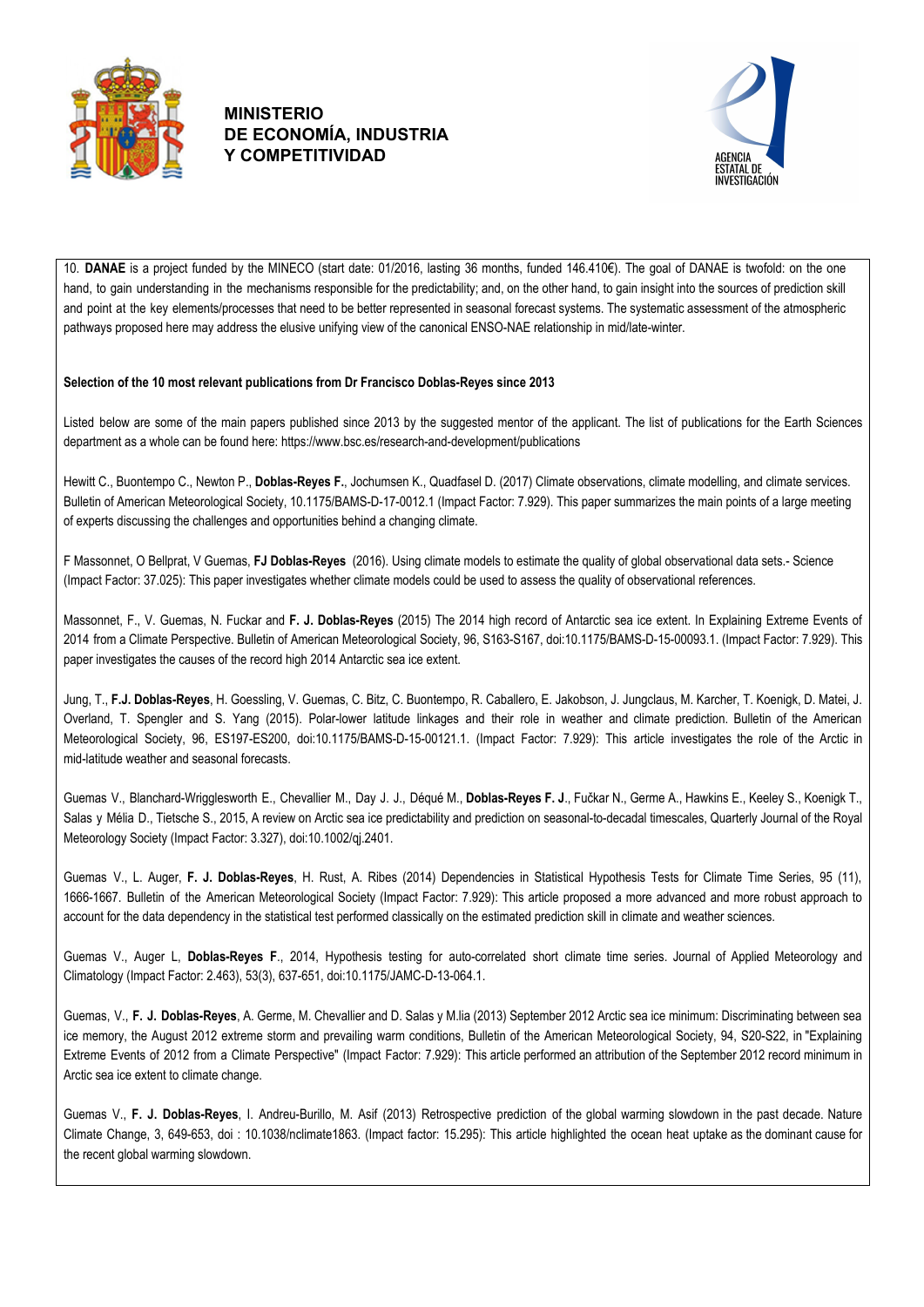



**Doblas-Reyes F. J**., Andreu-Burillo I., Chikamoto Y., García-Serrano J., Guemas V., Kimoto M., Mochizuki T., Rodrigues L. R. L. and van Oldenborgh G. J., 2013, Initialized near-term regional climate change prediction. Nature Communications (Impact Factor: 11.574), 4, 1715, doi:10.1038/ncomms2704. **Recent Ph.D. thesis at the UPC with research conducted at the ES-BCS (last 5 years):** 1. Veronica Torralba Title: Seasonal climate prediction for the wind energy sector: methods and tools for the development of a climate service. Expected Reading date: 06/2018 2. LLuís Vendrell Title: Modeling the dust life cycle and its associated meteorological processes from global to regional scales. Reading date 11/2017 3. Luis Rodrigues Title: Calibration and combination of seasonal climate predictions in tropical and extratropical regions. Reading date: 01/2016 4. Michele Spada Title: Development and evaluation of an atmospheric aerosol module implemented within the NMMB/BSC Chemical Transport Model (NMMB/BSC-CTM). Reading date: 11/2015 5. Danila Volpi Title: Benefits and drawbacks of different initialization techniques in global dynamical climate predictions. Reading date: 03/2015 6. Albert Soret Miravet Title: Air quality management: assessing the impacts of on-road transport strategies and industrial emissions in urban areas. Reading date: 12/2014 7. Marc Guevara Vilardell Title: Development of a high-resolution emission model for air quality modelling in Spain. Reading date: 12/2014 8. Alba Badia i Moragas Title: Implementation, development and evaluation of the gas-phase chemistry within the Global/Regional NMMB/BSC Chemical Transport Model (NMMB/BSC-CTM). Reading date: 12/2014 9. Ángel A. Rinc.n Rodr.guez Title: Sistema de pronóstico de radiación solar a corto plazo a partir de un modelo meteorológico y técnicas de post-proceso para España. Reading date: 06/2013 **Glossary** AR5 - Fifth Assessment Report BSC-CNS - Barcelona Supercomputing Center – Centro Nacional de Supercomputación

CLIVAR – Climate and Ocean: Variability, Predictability and Change (one of four core projects of the WCRP